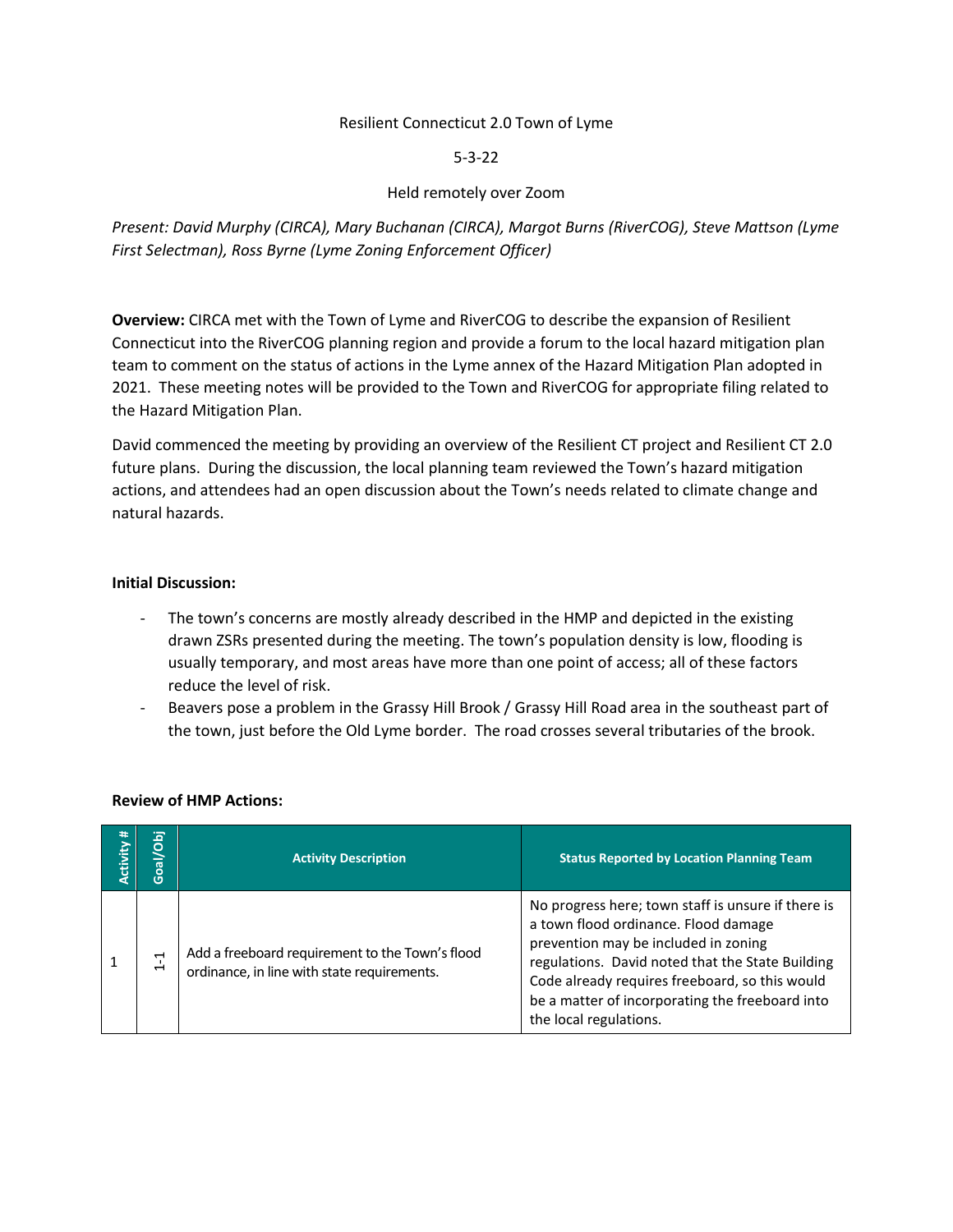| Activity #     | Goal/Obj      | <b>Activity Description</b>                                                                                                                                                                                                                                                                                                                                                                                                                                                                                                                                    | <b>Status Reported by Location Planning Team</b>                                                                                                                                                                                                                                                                                                                                                                                                                                                                                               |
|----------------|---------------|----------------------------------------------------------------------------------------------------------------------------------------------------------------------------------------------------------------------------------------------------------------------------------------------------------------------------------------------------------------------------------------------------------------------------------------------------------------------------------------------------------------------------------------------------------------|------------------------------------------------------------------------------------------------------------------------------------------------------------------------------------------------------------------------------------------------------------------------------------------------------------------------------------------------------------------------------------------------------------------------------------------------------------------------------------------------------------------------------------------------|
| $\overline{2}$ | $3 - 1$       | Use Town website and social media accounts to<br>educate the public about municipal hazard mitigation<br>initiatives. Include maps of evacuation routes, storm<br>surge areas, and shelters. Include options for<br>mitigation of residential structures and business<br>recovery and provide links to FEMA, NOAA, State OEM<br>and RiverCOG websites for additional information.                                                                                                                                                                              | This is an ongoing success. The town has robust<br>communication with residents, with the town<br>website, Facebook, Reverse-911, and email list<br>all in use. There haven't been any natural hazard<br>communications recently because there has<br>been no need. Hurricane Ida reportedly did not<br>cause damage in 2021. There was one storm in<br>2021 (potentially Henri) that washed out Grassy<br>Hill Road, but this was repaired in eight days and<br>the town communicated with residents<br>throughout this time about road work. |
| 3              | $3-1$         | Develop a written annual schedule for natural<br>hazard public education and outreach efforts<br>through the Town website, social media outlets,<br>mailers, in-person outlets, neighborhood<br>associations, and other media, to ensure consistent<br>and long-term public education programs.<br>Education should include information on sheltering<br>locations, private property owner mitigation action<br>options, techniques for homeowner self-<br>inspection, hazard insurance, and geographic<br>distributions of natural hazard risk zones in Town. | There is no official schedule for public education<br>and outreach because the Town's risk is believed<br>relatively low and hazard communication needs<br>are already addressed (see action #2).                                                                                                                                                                                                                                                                                                                                              |
| 4              | $3-1$         | Perform a public outreach and education initiative<br>to inform people of emergency shelter locations<br>and access routes, and what to do with pets when<br>in need of emergency sheltering. Initiative will<br>include, at a minimum, annual postings on the<br>Town website and social media accounts, as well as<br>instructions prior to or during disaster events.<br>Mailers and pamphlets placed in public hubs (such<br>as the Town Hall or Library) may also be used.                                                                                | There has been no specific outreach initiative,<br>but this objective is likely covered through the<br>town's response to action #2. The shelter is in<br>East Lyme. The Hamburg fire station can also be<br>a temporary shelter, although not for overnight<br>sheltering; this facility has a generator and can<br>be used for charging stations and cooling. If<br>there is an emergency where relocation is<br>believed necessary, this would be part of the<br>town's ongoing communication activities.                                   |
| 5              | $3-1$         | Visit schools and educate children about the risks<br>of floods, hurricanes, and other natural hazards<br>and how to prepare.                                                                                                                                                                                                                                                                                                                                                                                                                                  | No activity on this action. Lyme is part of a<br>regional school system with Old Lyme (Region<br>18) and therefore the curriculum would be<br>subject to both Towns' input.                                                                                                                                                                                                                                                                                                                                                                    |
| 6              | $2-1$         | Review forest roads to identify those presenting<br>firefighting access issues because they are<br>undersized or otherwise present obstacles.                                                                                                                                                                                                                                                                                                                                                                                                                  | The fire department is continuously doing this.,<br>Although the Town relies on a volunteer force<br>with limited capacity, they are very<br>knowledgeable about local conditions and<br>challenges.                                                                                                                                                                                                                                                                                                                                           |
| 7              | $\frac{1}{1}$ | Develop a fire access plan to direct Fire<br>Department response in the event of a wildfire.<br>The plan should address limited accessibility of<br>some forest roads and identify which equipment, if<br>any, are able to utilize limited-accessibility roads.                                                                                                                                                                                                                                                                                                | There is no official access plan, but the Fire<br>Department members are very familiar with the<br>town and access points. There are strong<br>communication channels with neighboring<br>communities when outside aid is needed.                                                                                                                                                                                                                                                                                                              |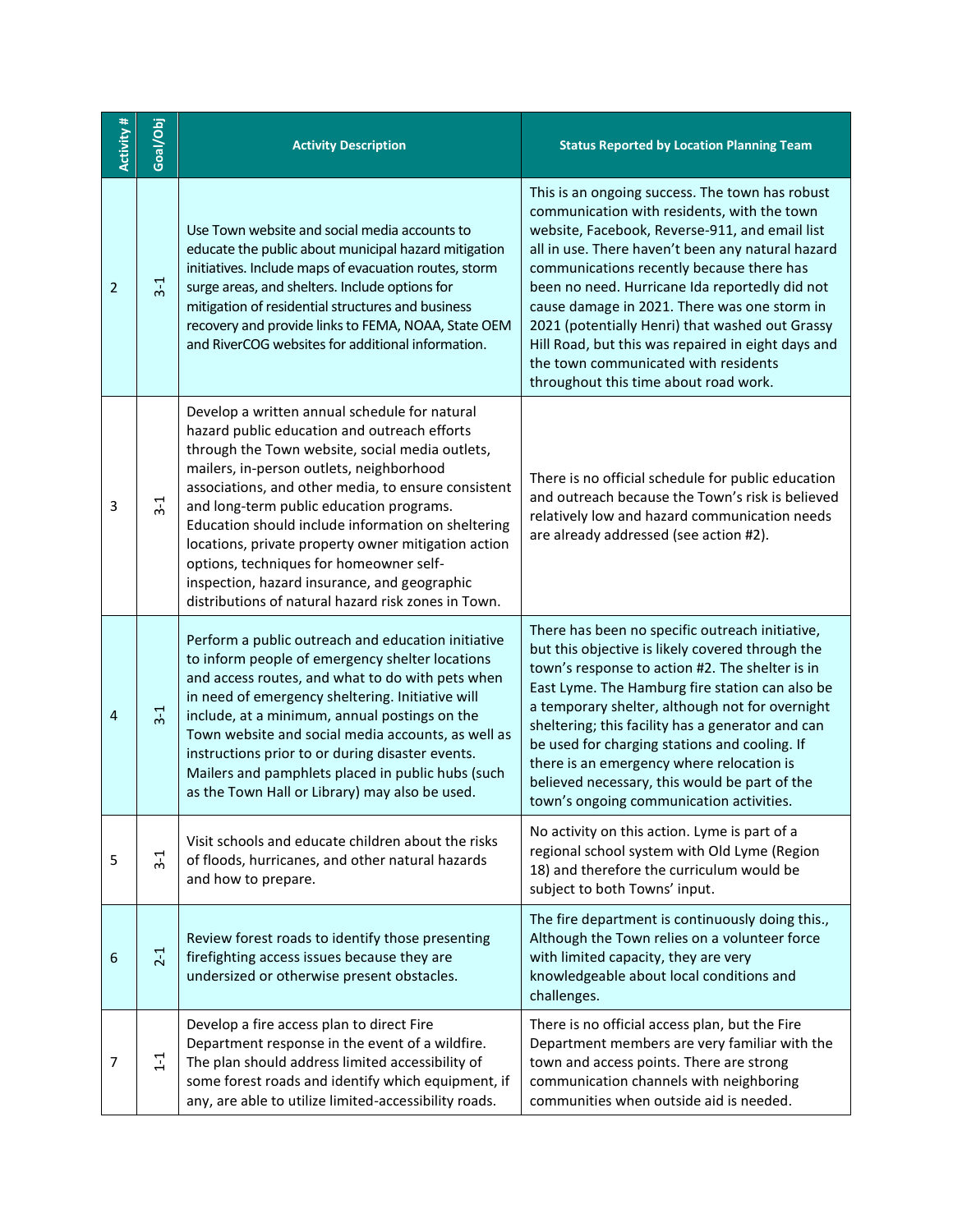| Activity # | Goal/Obj          | <b>Activity Description</b>                                                                                                                                                                                                                                                                                                                                                                                                                                                                                                                                                                                                       | <b>Status Reported by Location Planning Team</b>                                                                                                                                                                                                                                                                                                                                                                                                                                                                                                                                                                                                                                                                 |
|------------|-------------------|-----------------------------------------------------------------------------------------------------------------------------------------------------------------------------------------------------------------------------------------------------------------------------------------------------------------------------------------------------------------------------------------------------------------------------------------------------------------------------------------------------------------------------------------------------------------------------------------------------------------------------------|------------------------------------------------------------------------------------------------------------------------------------------------------------------------------------------------------------------------------------------------------------------------------------------------------------------------------------------------------------------------------------------------------------------------------------------------------------------------------------------------------------------------------------------------------------------------------------------------------------------------------------------------------------------------------------------------------------------|
| 8          | $2-1$             | Identify a preferred process for maintaining<br>culverts located on or adjacent to private property<br>that affect public rights of way. This may include<br>developing agreements with private property<br>owners to access culverts for maintenance,<br>establishing requirements for private property<br>owners to maintain culverts on their property,<br>implementing an "adopt a culvert" program to<br>promote culvert maintenance by private property<br>owners, and distributing educational material to<br>help private property owners avoid activities that<br>may exacerbate culvert blockages and<br>deterioration. | While this action has not been accomplished as<br>written here, progress has been made. Two<br>private culverts washed out during a recent<br>storm (likely Hurricane Ida), one of which was on<br>a right of way. Both of these culverts are being<br>re-engineered to be larger and able to withstand<br>larger storms (one will be replaced at the 50-year<br>standard, one at the 25-year standard); these<br>replacements will still likely be insufficient but<br>will be improvements over previous conditions,<br>and will meet the state requirement. The town is<br>slowly chipping away at replacing the town-<br>owned culverts; the limiting factor here is<br>funding. The Town owns 289 culverts. |
| 9          | $1 - 1$           | Include an express criterion in the Town's open<br>space acquisition process that encourages<br>acquisition and preservation of areas within or<br>adjacent to flood risk zones.                                                                                                                                                                                                                                                                                                                                                                                                                                                  | The town is constantly looking at possible<br>acquisitions and adds a few parcels a year on<br>average. The town buys some land outright and<br>also works with the land trust and The Nature<br>Conservancy. Approximately 55% of the land<br>area is under some form of ownership or<br>easement. Johnson Preserve recently added a<br>significant parcel. The town is actively making<br>progress on creating a green belt.                                                                                                                                                                                                                                                                                   |
| 10         | $2 - 1$           | Acquire and install an emergency generator at the<br><b>Town Library</b>                                                                                                                                                                                                                                                                                                                                                                                                                                                                                                                                                          | This did not make it into the budget this year but<br>may be included in the budget for future years.<br>There is no specific plan for utilizing the library<br>once it has a generator, but it could be an<br>auxiliary sheltering location or cooling/warming<br>center. The town hall shares a generator with the<br>elementary school.                                                                                                                                                                                                                                                                                                                                                                       |
| 11         | $\overline{1}$ -1 | Complete conversion of all paper records<br>maintained by the municipality to an electronic<br>format, consistent with any State<br>recommendations, to ensure their survival.<br>Establish protocols for practices going forward.<br>Establish protected back-up of records and the<br>ability to access them remotely, should municipal<br>facilities be compromised during or following a<br>disaster.                                                                                                                                                                                                                         | The town is 2/3 of the way through digitizing<br>vault records. The town is also early in the<br>process of working with RiverCOG to digitize land<br>use records.                                                                                                                                                                                                                                                                                                                                                                                                                                                                                                                                               |
| 12         | $3 - 1$           | Conduct a direct outreach campaign to owners of<br>Repetitive Loss and Severe Repetitive Loss<br>properties informing them of mitigation options<br>including elevation, relocation, and acquisition.<br>Include information about funding and technical<br>assistance from municipal, state, and federal<br>sources.                                                                                                                                                                                                                                                                                                             | There has been no action on this given the low<br>number of RL properties.                                                                                                                                                                                                                                                                                                                                                                                                                                                                                                                                                                                                                                       |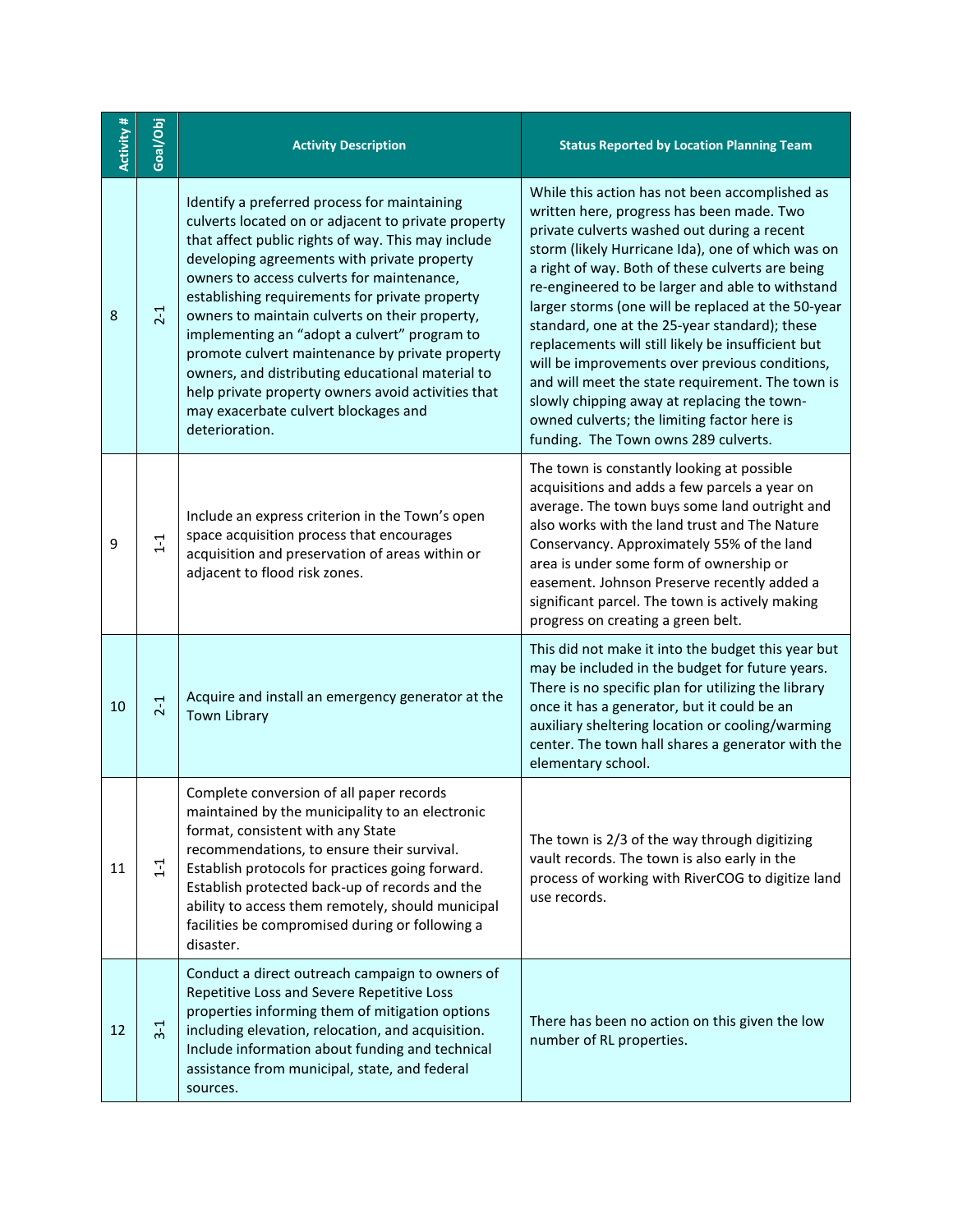| <b>Activity #</b> | Goal/Obj | <b>Activity Description</b>                                                                                                                                                                                                                             | <b>Status Reported by Location Planning Team</b>                                                                                                                                                                                                                                                                                                                                                                                 |
|-------------------|----------|---------------------------------------------------------------------------------------------------------------------------------------------------------------------------------------------------------------------------------------------------------|----------------------------------------------------------------------------------------------------------------------------------------------------------------------------------------------------------------------------------------------------------------------------------------------------------------------------------------------------------------------------------------------------------------------------------|
| 13                | $\Xi$    | Designate a municipal staff member to liaison with<br>CT DOT, and communicate with CT DOT about<br>roadways of concern, upgrade schedules, and<br>municipal needs - especially with regards to flood<br>mitigation and emergency vehicle accessibility. | There are open channels of communication with<br>DOT, but no recent action has occurred. DOT is<br>aware of the challenges related to the roads<br>leading to the ferry.                                                                                                                                                                                                                                                         |
| 14                | $2-1$    | Work with Eversource to accelerate utility repair<br>work following storm events; specifically identify<br>potential pathways to allow municipal officials to<br>assist with repair work if Eversource cannot<br>respond in a timely manner             | Eversource has done increased work on tree<br>trimming and storm response in the last three<br>years, but this capacity is reportedly still not<br>ideal and trees are dying faster than they can be<br>removed. The Town believes the associated risks<br>are significant. Many homeowners have private<br>generators for use during power outages, which<br>helps bolster community resilience during<br>outages.              |
| 15                | $2 - 1$  | Install automated stream gauges on streams in or<br>upstream of Lyme to help warn residents ahead of<br>developing floods                                                                                                                               | There has been no action on this. The town is not<br>in a position to carry this out given the number<br>of streams in the area and the associated<br>expense for installation and maintenance. David<br>and Margot hypothesized that this was an idea<br>that was related to the flood of September 2018,<br>which was fresh in the minds of people when the<br>meeting to develop the hazard mitigation plan<br>was conducted. |

# **Open Discussion:**

- David facilitated an open discussion about potential needs and all attendees noted that the Town has done a good job fostering resilience.
- David noted that the town center and roads are near the rivers.
	- $\circ$  The town has reportedly done a good job at armoring town facilities against floods. There are not many homes along the Connecticut River flood zone and the predictable floodwaters recede in a relatively short period of time.
- A flood like the one that occurred in 1982 would be a challenge for the Town and its infrastructure. David noted that the Town's efforts are likely consistent with the infrequent nature of floods of this magnitude, given that it has been 40 years. He noted that higher design standards would be applicable if the Town were designing something like elderly housing.
- The First Selectman noted that the residences in the town consist mostly of single-family house lots; there are no apartment complexes or elderly housing.
- There doesn't seem to be an immediate project need in Lyme that is consistent with the typical goals of Resilient Connecticut, but the channels of communication are open so both sides can easily get in touch if needed.